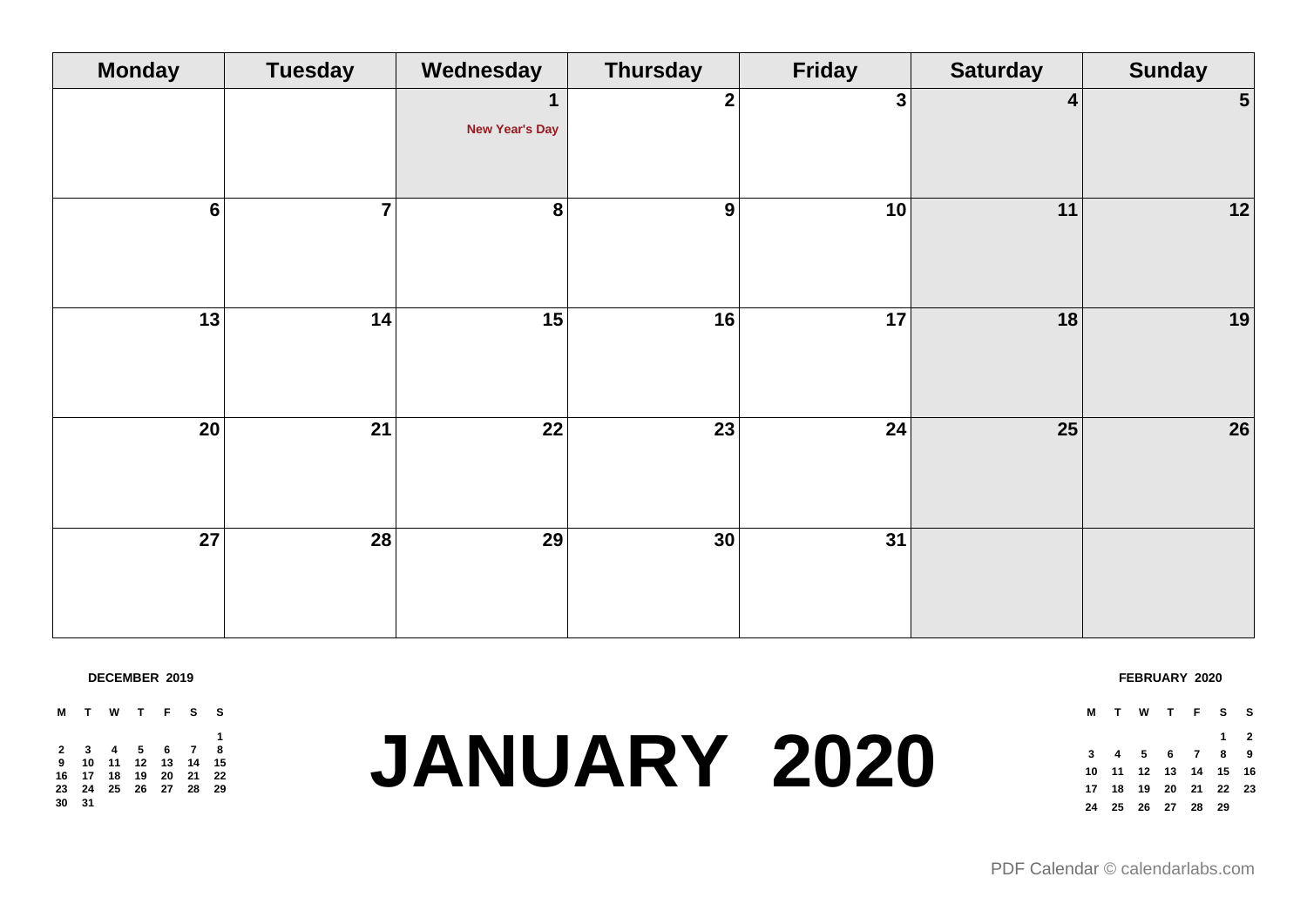| <b>Monday</b>   | <b>Tuesday</b>  | Wednesday      | <b>Thursday</b> | Friday          | <b>Saturday</b> | <b>Sunday</b> |
|-----------------|-----------------|----------------|-----------------|-----------------|-----------------|---------------|
|                 |                 |                |                 |                 | $\mathbf 1$     | $\mathbf{2}$  |
| 3               | 4               | 5 <sup>1</sup> | 6 <sup>1</sup>  | $\overline{7}$  | 8               | 9             |
| 10              | 11              | 12             | 13              | 14              | 15              | 16            |
| $\overline{17}$ | 18              | 19             | $\overline{20}$ | $\overline{21}$ | 22              | 23            |
| 24              | $\overline{25}$ | 26             | 27              | 28              | 29              |               |

**JANUARY 2020**

**M T W T F S S 2 3 4 5 7 8 9 10 11 12 14 15 16 17 18 19 21 22 23 24 25 26 28 29 30 31**

# **FEBRUARY 2020**

**MARCH 2020**

**M T W T F S S**

 **3 4 5 6 7 8 10 11 12 13 14 15 17 18 19 20 21 22 24 25 26 27 28 29**

**31**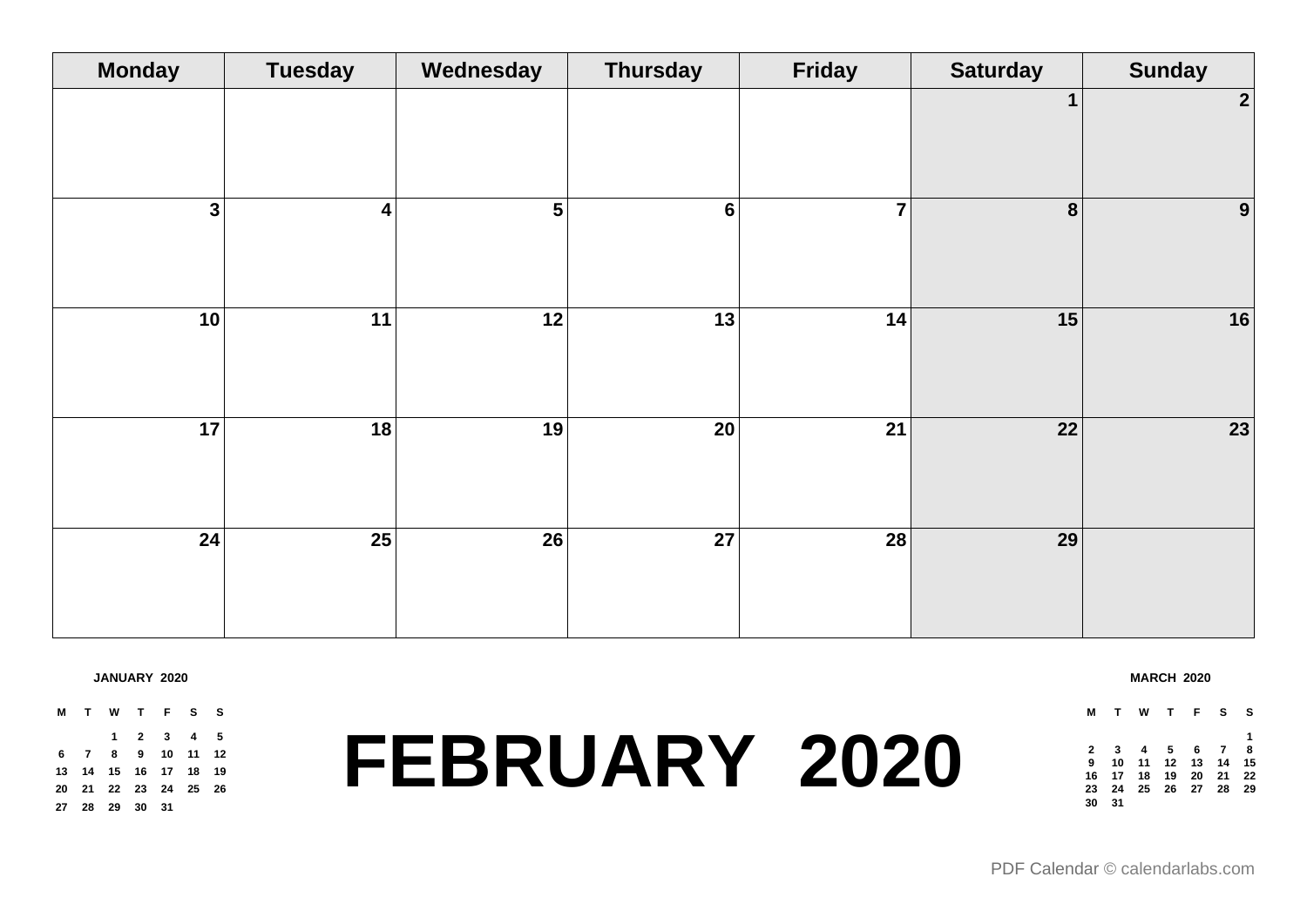| <b>Monday</b> | <b>Tuesday</b>          | Wednesday               | <b>Thursday</b>         | Friday         | <b>Saturday</b> | <b>Sunday</b>   |
|---------------|-------------------------|-------------------------|-------------------------|----------------|-----------------|-----------------|
|               |                         |                         |                         |                |                 | $\mathbf 1$     |
| 2             | $\mathbf{3}$            | $\overline{\mathbf{4}}$ | $\overline{\mathbf{5}}$ | $6\phantom{1}$ | $\overline{7}$  | $\pmb{8}$       |
|               |                         |                         |                         |                |                 |                 |
| 9             | 10                      | 11                      | 12                      | 13             | 14              | 15              |
| 16            | 17<br>St. Patrick's Day | 18                      | 19                      | 20             | 21              | $\overline{22}$ |
| 23            | 24                      | 25                      | 26                      | 27             | 28              | <b>29</b>       |
| 30            | 31                      |                         |                         |                |                 |                 |

### **FEBRUARY 2020**

|  |  | MTWTFSS                |             |
|--|--|------------------------|-------------|
|  |  |                        | $1 \quad 2$ |
|  |  | 3 4 5 6 7 8            | 9           |
|  |  | 10 11 12 13 14 15 16   |             |
|  |  | 17 18 19 20 21 22 23   |             |
|  |  | 24  25  26  27  28  29 |             |

### **MARCH 2020**

**M T W T F S S 2 3 4 5 7 8 9 10 11 12 14 15 16 17 18 19 21 22 23 24 25 26 28 29 30**

**APRIL 2020**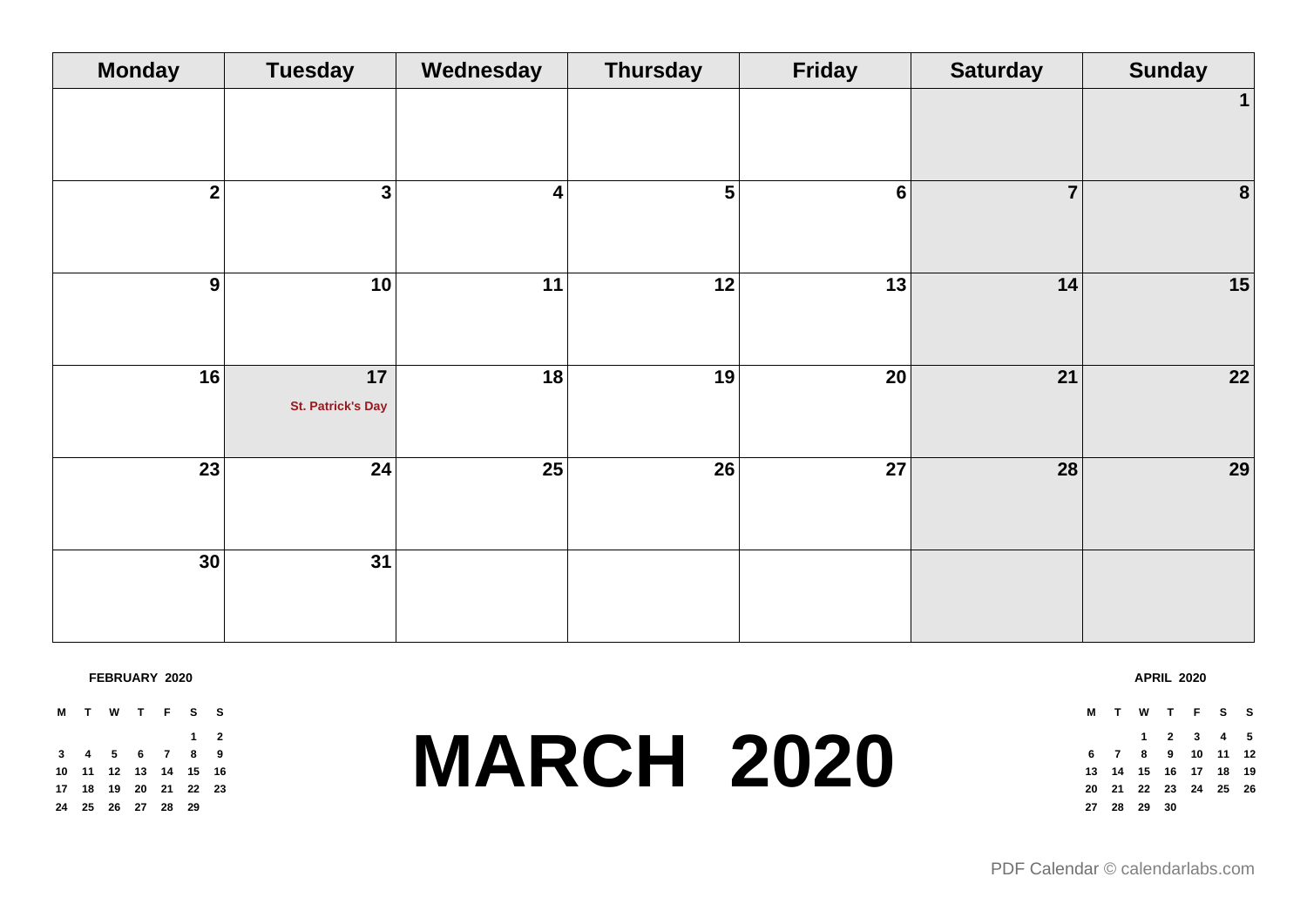| <b>Monday</b>              | <b>Tuesday</b>  | Wednesday | <b>Thursday</b> | Friday                   | <b>Saturday</b> | <b>Sunday</b>           |
|----------------------------|-----------------|-----------|-----------------|--------------------------|-----------------|-------------------------|
|                            |                 | 1         | $\mathbf{2}$    | 3 <sup>1</sup>           | $\overline{4}$  | $\overline{\mathbf{5}}$ |
| 6                          | $\overline{7}$  | 8         | $\overline{9}$  | 10<br><b>Good Friday</b> | 11              | $12$<br><b>Easter</b>   |
| 13<br><b>Easter Monday</b> | 14              | 15        | 16              | 17                       | 18              | 19                      |
| 20                         | 21              | 22        | 23              | 24                       | 25              | <b>26</b>               |
| $\overline{27}$            | $\overline{28}$ | 29        | 30              |                          |                 |                         |

### **MARCH 2020**

| м            |                      |  | TWTFS             | -S  |  |
|--------------|----------------------|--|-------------------|-----|--|
|              |                      |  |                   |     |  |
| $\mathbf{2}$ |                      |  | 3 4 5 6 7         | - 8 |  |
| 9            |                      |  | 10 11 12 13 14 15 |     |  |
|              | 16 17 18 19 20 21 22 |  |                   |     |  |
|              | 23 24 25 26 27 28    |  |                   | -29 |  |
| 30           | - 31                 |  |                   |     |  |

### **APRIL 2020**

| M T W T F S S              |  |                     |  |
|----------------------------|--|---------------------|--|
|                            |  | $1 \quad 2 \quad 3$ |  |
| 4 5 6 7 8 9 10             |  |                     |  |
| 11  12  13  14  15  16  17 |  |                     |  |

 **19 20 21 22 23 24 26 27 28 29 30 31**

**MAY 2020**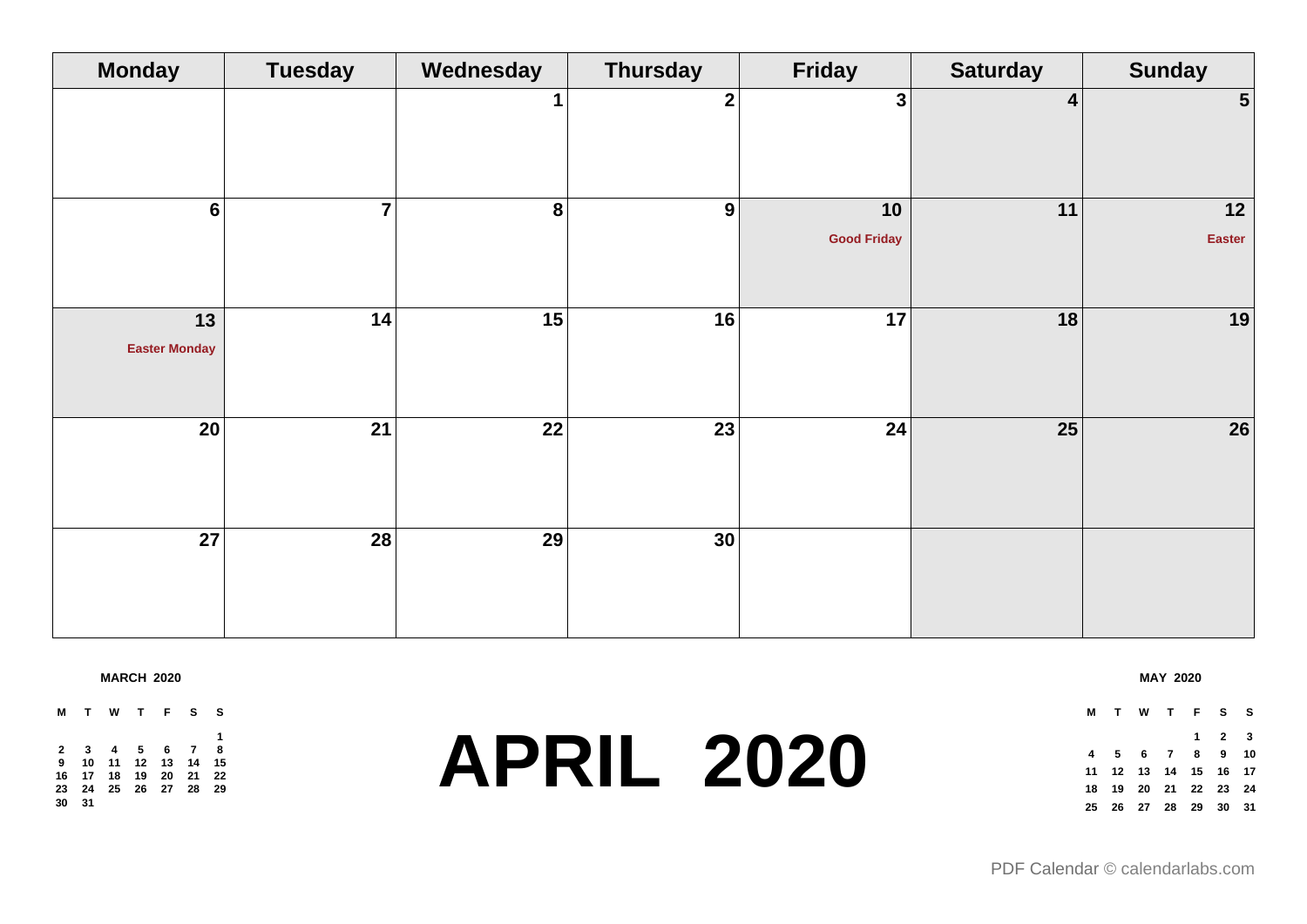| <b>Monday</b>                                      | <b>Tuesday</b> | Wednesday | <b>Thursday</b> | <b>Friday</b>   | <b>Saturday</b> | <b>Sunday</b>  |
|----------------------------------------------------|----------------|-----------|-----------------|-----------------|-----------------|----------------|
|                                                    |                |           |                 | 1               | 2               | 3 <sup>1</sup> |
| $\overline{\mathbf{4}}$<br><b>May Bank Holiday</b> | 5              | 6         | $\overline{7}$  | 8               | $\overline{9}$  | 10             |
| 11                                                 | 12             | 13        | 14              | 15              | 16              | 17             |
| 18                                                 | 19             | 20        | 21              | $\overline{22}$ | 23              | 24             |
| 25                                                 | <b>26</b>      | 27        | 28              | 29              | 30              | 31             |

**APRIL 2020**

**M T W T F S S 2 3 4 5 7 8 9 10 11 12 14 15 16 17 18 19 21 22 23 24 25 26 28 29 30**

# **MAY 2020**

### **M T W T F S S 2 3 4 5 6 7 9 10 11 12 13 14 16 17 18 19 20 21 23 24 25 26 27 28 30**

**JUNE 2020**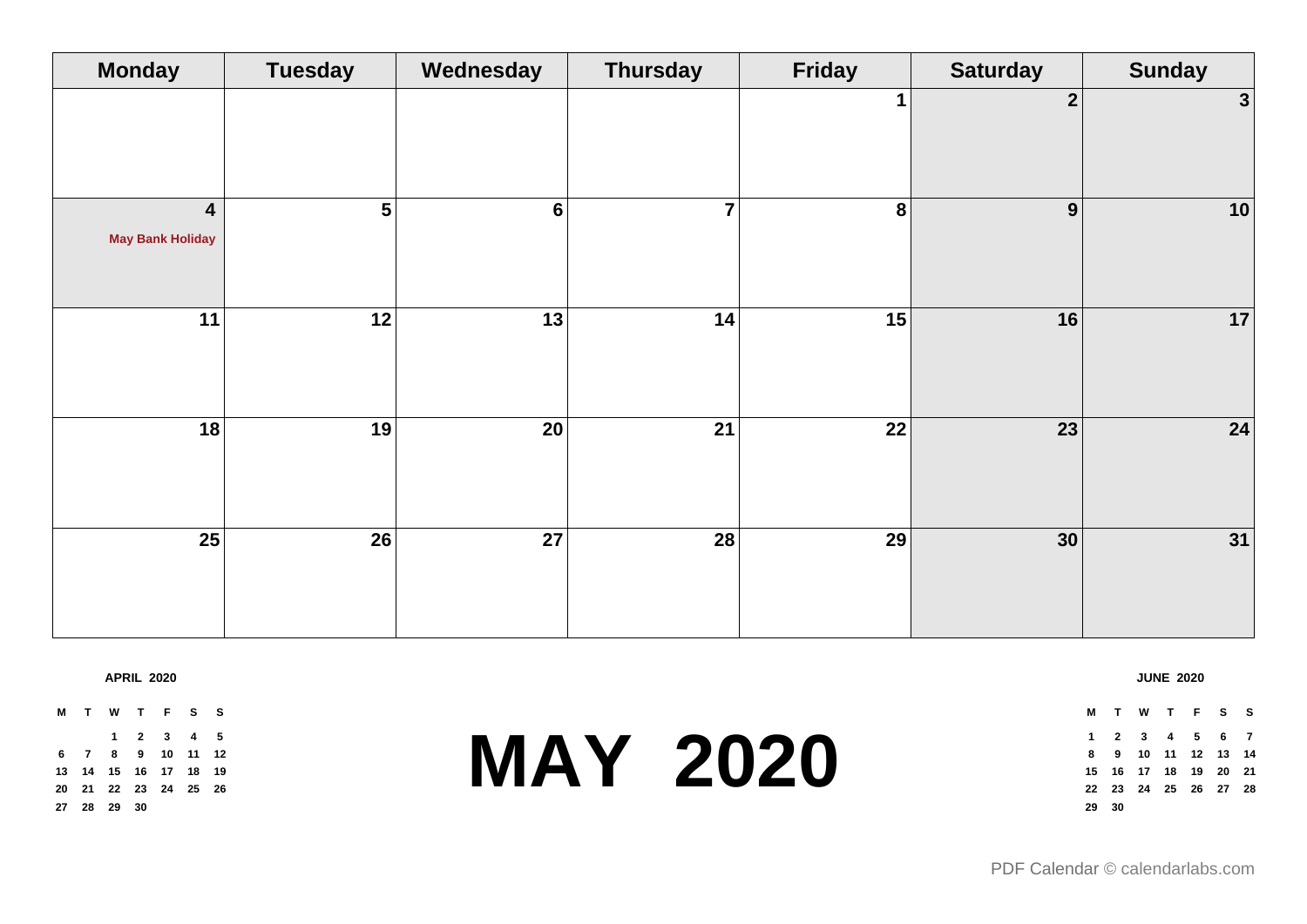| <b>Monday</b>                           | <b>Tuesday</b>   | Wednesday      | <b>Thursday</b> | <b>Friday</b>  | <b>Saturday</b> | <b>Sunday</b>  |
|-----------------------------------------|------------------|----------------|-----------------|----------------|-----------------|----------------|
| $\mathbf 1$<br><b>June Bank Holiday</b> | $\mathbf{2}$     | 3 <sup>1</sup> | $\vert$ 4       | 5 <sup>1</sup> | 6               | $\overline{7}$ |
| 8                                       | $\boldsymbol{9}$ | 10             | 11              | 12             | 13              | 14             |
| 15                                      | 16               | 17             | 18              | 19             | 20              | 21             |
| 22                                      | $\overline{23}$  | 24             | $\overline{25}$ | 26             | 27              | 28             |
| 29                                      | 30               |                |                 |                |                 |                |

**MAY 2020**

**M T W T F S S 2 3 5 6 7 8 9 10 12 13 14 15 16 17 19 20 21 22 23 24 26 27 28 29 30 31**

### **JUNE 2020**

**JULY 2020**

**M T W T F S S**

 **2 3 4 5 7 8 9 10 11 12 14 15 16 17 18 19 21 22 23 24 25 26 28 29 30 31**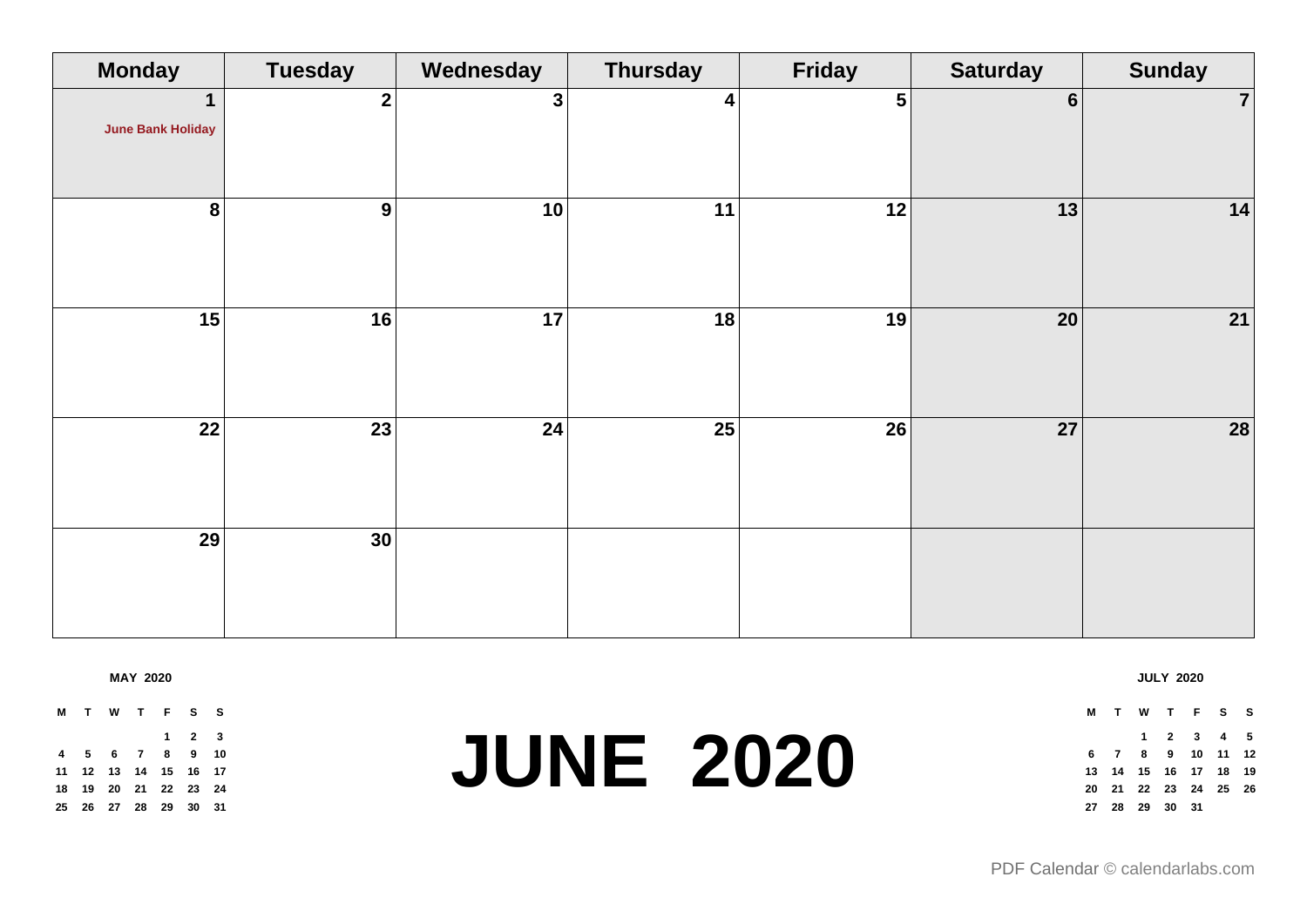| <b>Monday</b> | <b>Tuesday</b> | Wednesday | <b>Thursday</b>  | <b>Friday</b> | <b>Saturday</b> | <b>Sunday</b> |
|---------------|----------------|-----------|------------------|---------------|-----------------|---------------|
|               |                | 1         | $\mathbf{2}$     | $\mathbf{3}$  | 4               | 5             |
| 6             | $\overline{7}$ | 8         | $\boldsymbol{9}$ | 10            | 11              | 12            |
| 13            | 14             | 15        | 16               | 17            | 18              | 19            |
| 20            | 21             | 22        | 23               | 24            | 25              | <b>26</b>     |
| 27            | 28             | 29        | 30               | 31            |                 |               |

**JUNE 2020**

**M T W T F S S 2 3 4 5 6 7 9 10 11 12 13 14 16 17 18 19 20 21 23 24 25 26 27 28 30**

### **JULY 2020**

**M T W T F S S 2 4 5 6 7 8 9 11 12 13 14 15 16 18 19 20 21 22 23 25 26 27 28 29 30** 

**AUGUST 2020**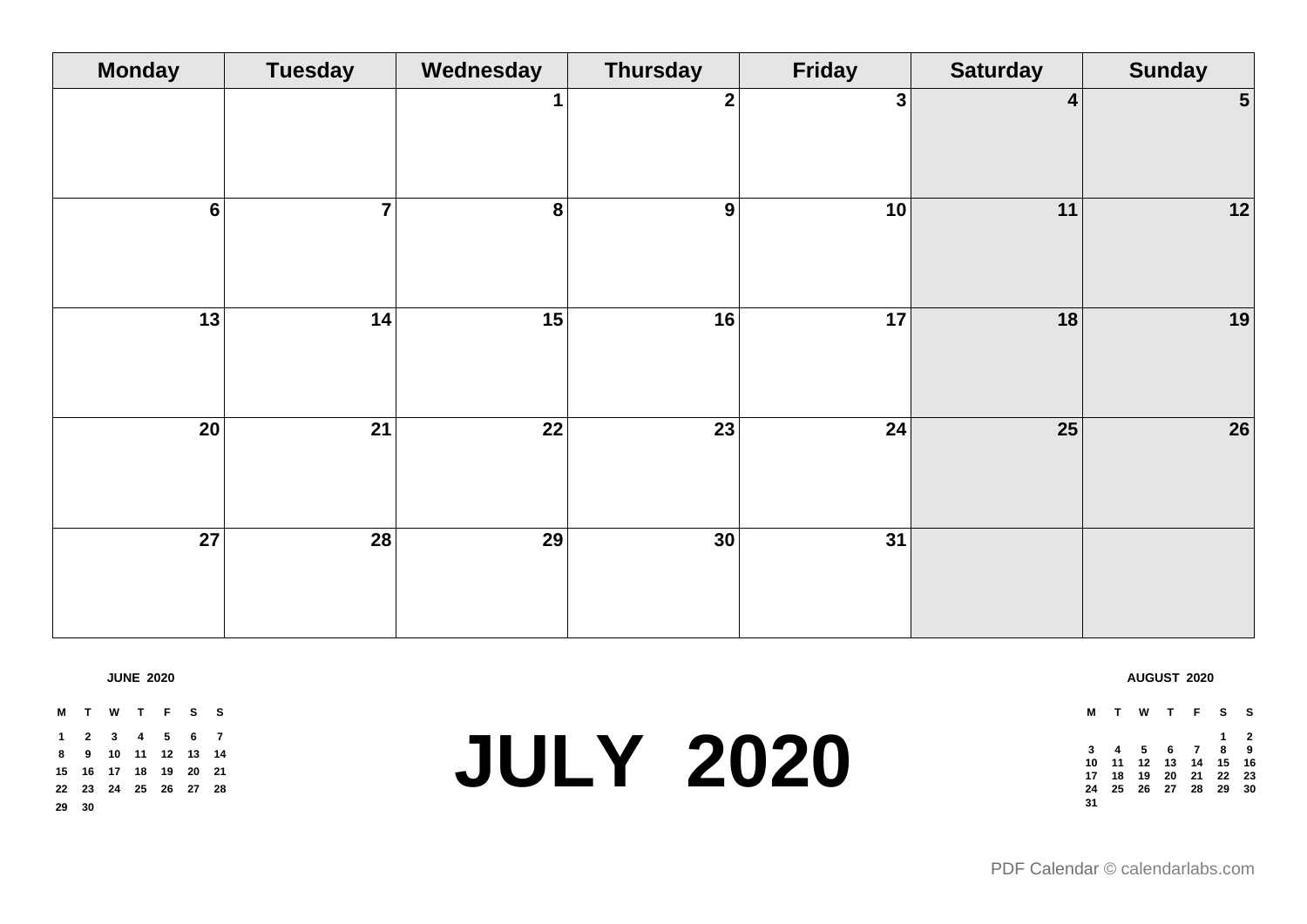| <b>Monday</b>                              | <b>Tuesday</b>  | Wednesday       | <b>Thursday</b> | <b>Friday</b>            | <b>Saturday</b> | <b>Sunday</b>    |
|--------------------------------------------|-----------------|-----------------|-----------------|--------------------------|-----------------|------------------|
|                                            |                 |                 |                 |                          | $\mathbf 1$     | $\overline{2}$   |
| $\mathbf{3}$<br><b>August Bank Holiday</b> | $\vert$ 4       | 5               | $6\phantom{1}$  | $\overline{7}$           | 8               | $\boldsymbol{9}$ |
| 10                                         | 11              | 12              | 13              | 14                       | 15              | 16               |
| 17                                         | 18              | 19              | $\overline{20}$ | $\overline{21}$          | 22              | $\overline{23}$  |
| 24                                         | $\overline{25}$ | $\overline{26}$ | $\overline{27}$ | $\overline{\mathbf{28}}$ | 29              | 30               |
| 31                                         |                 |                 |                 |                          |                 |                  |

**JULY 2020**

**M T W T F S S 2 3 4 5 7 8 9 10 11 12 14 15 16 17 18 19 21 22 23 24 25 26 28 29 30 31**

# **AUGUST 2020**

### **SEPTEMBER 2020**

**M T W T F S S 2 3 4 5 6 8 9 10 11 12 13 15 16 17 18 19 20 22 23 24 25 26 27 29 30**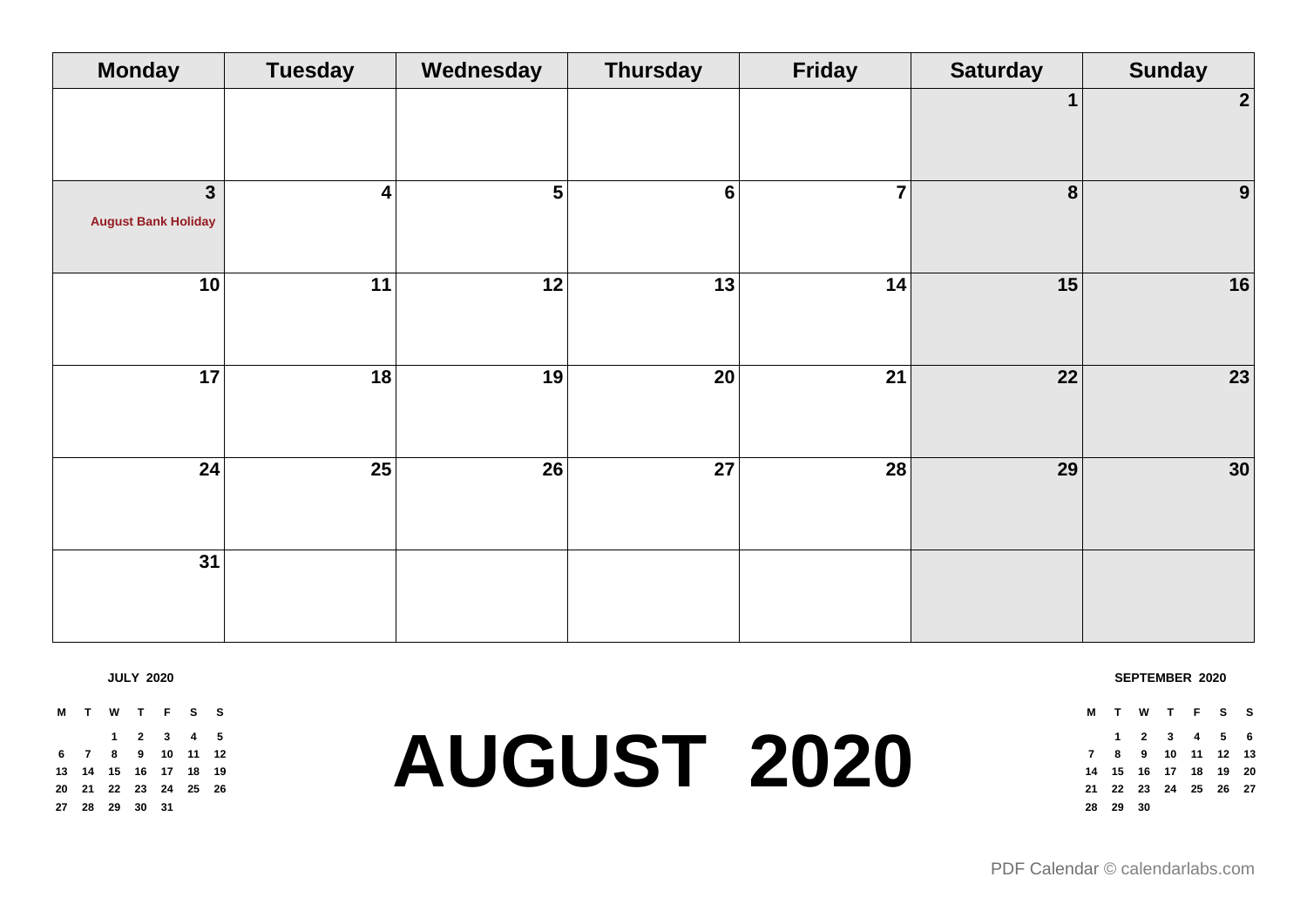| <b>Monday</b>  | <b>Tuesday</b>   | Wednesday      | <b>Thursday</b> | <b>Friday</b>   | <b>Saturday</b> | <b>Sunday</b>   |
|----------------|------------------|----------------|-----------------|-----------------|-----------------|-----------------|
|                |                  | $\mathbf{2}$   | 3               | 4               | $5\phantom{1}$  | $6 \mid$        |
| $\overline{7}$ | $\boldsymbol{8}$ | $\overline{9}$ | 10              | 11              | 12              | 13              |
| 14             | $\overline{15}$  | 16             | 17              | 18              | 19              | 20 <sub>2</sub> |
| 21             | $\overline{22}$  | 23             | 24              | $\overline{25}$ | 26              | 27              |
| 28             | 29               | 30             |                 |                 |                 |                 |

**AUGUST 2020**

**M T W T F S S 2 4 5 6 7 8 9 11 12 13 14 15 16 18 19 20 21 22 23**

 **25 26 27 28 29 30** 

# **SEPTEMBER 2020**

**OCTOBER 2020**

**M T W T F S S 2 3 4 6 7 8 9 10 11 13 14 15 16 17 18 20 21 22 23 24 25 27 28 29 30 31**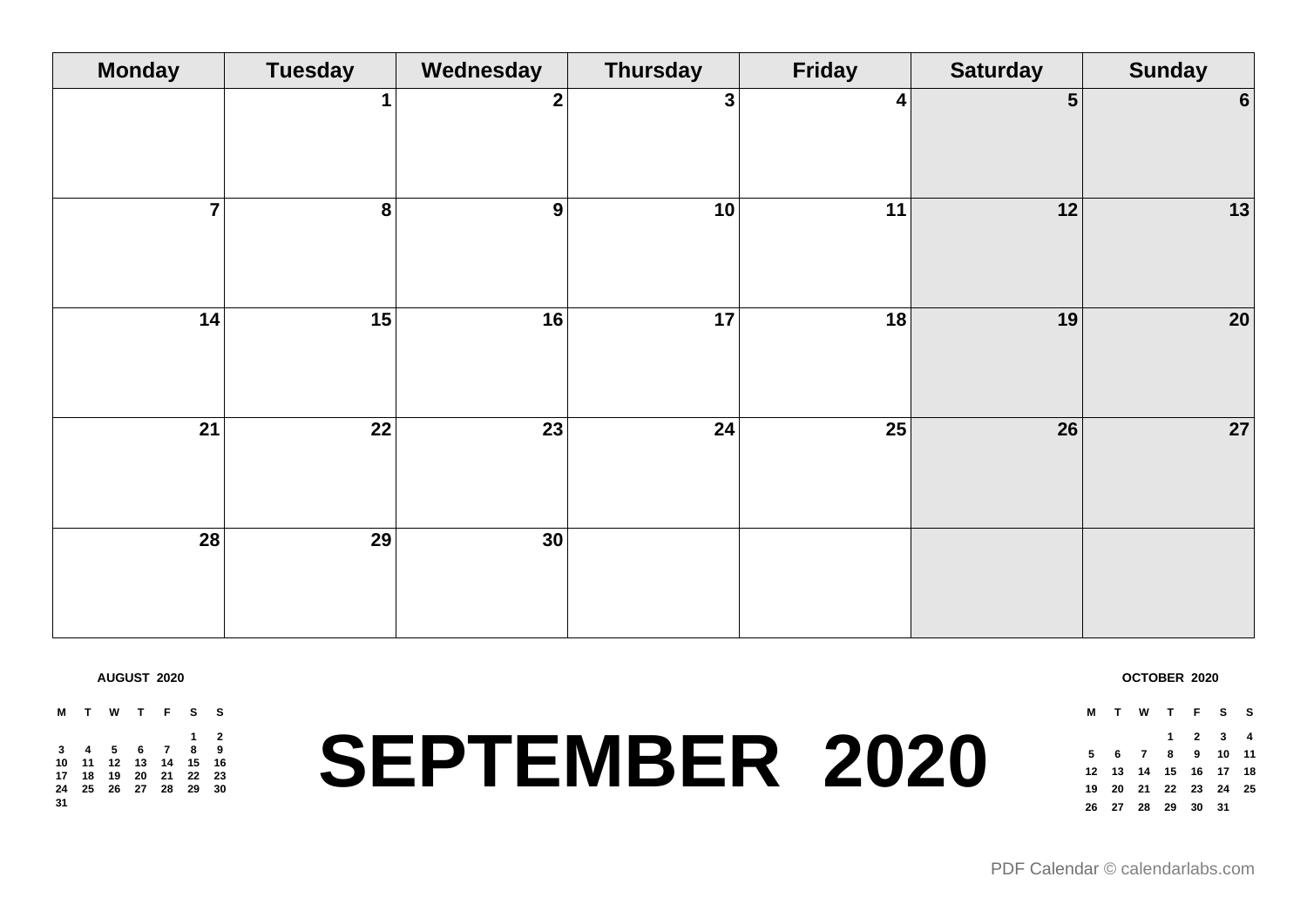| <b>Monday</b>                     | <b>Tuesday</b>  | Wednesday       | <b>Thursday</b> | <b>Friday</b>   | <b>Saturday</b> | <b>Sunday</b> |
|-----------------------------------|-----------------|-----------------|-----------------|-----------------|-----------------|---------------|
|                                   |                 |                 |                 | $\mathbf{2}$    | $\mathbf{3}$    | 4             |
| 5                                 | $6\phantom{1}$  | $\overline{7}$  | ${\bf 8}$       | 9               | 10              | 11            |
| 12                                | 13              | 14              | 15              | 16              | 17              | 18            |
| 19                                | 20              | 21              | 22              | 23              | 24              | 25            |
| 26<br><b>October Bank Holiday</b> | $\overline{27}$ | $\overline{28}$ | 29              | $\overline{30}$ | 31              |               |

### **SEPTEMBER 2020**

**M T W T F S S 2 3 4 5 6 8 9 10 11 12 13 15 16 17 18 19 20 22 23 24 25 26 27 29 30**

### **OCTOBER 2020**

**M T W T F S S 3 4 5 6 7 8 10 11 12 13 14 15 17 18 19 20 21 22 24 25 26 27 28 29** 

**NOVEMBER 2020**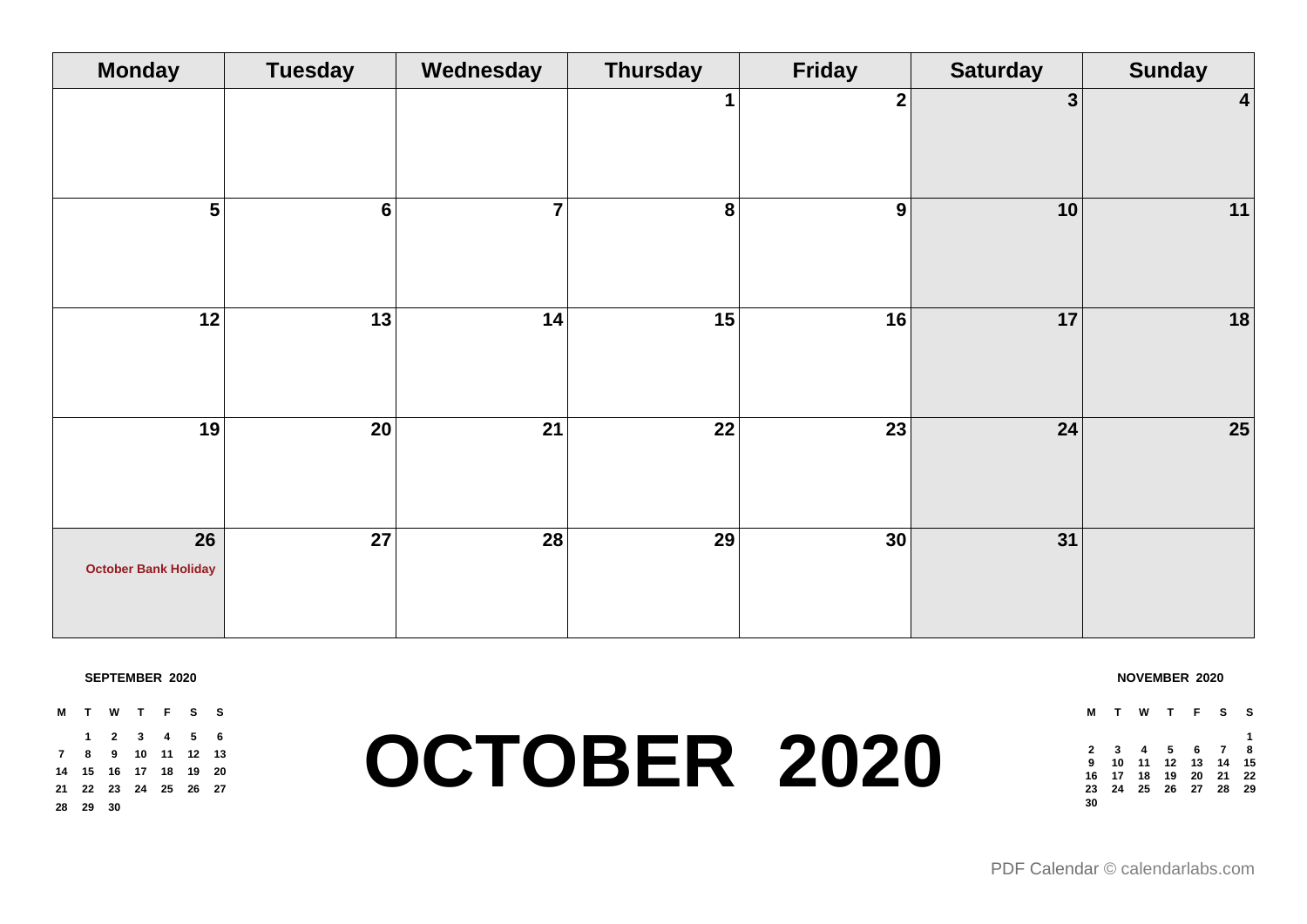| <b>Monday</b>   | <b>Tuesday</b>  | Wednesday               | <b>Thursday</b> | <b>Friday</b>   | <b>Saturday</b> | <b>Sunday</b>   |
|-----------------|-----------------|-------------------------|-----------------|-----------------|-----------------|-----------------|
|                 |                 |                         |                 |                 |                 | $\mathbf 1$     |
|                 |                 |                         |                 |                 |                 |                 |
| $\mathbf{2}$    | 3 <sup>1</sup>  | $\overline{\mathbf{4}}$ | $5\phantom{a}$  | $6\phantom{a}$  | $\overline{7}$  | $\pmb{8}$       |
|                 |                 |                         |                 |                 |                 |                 |
| 9               | 10              | 11                      | 12              | 13              | 14              | 15              |
|                 |                 |                         |                 |                 |                 |                 |
| $\overline{16}$ | $\overline{17}$ | 18                      | 19              | 20 <sub>l</sub> | $\overline{21}$ | $\overline{22}$ |
|                 |                 |                         |                 |                 |                 |                 |
| 23              | 24              | $\overline{25}$         | $\overline{26}$ | $\overline{27}$ | $\overline{28}$ | <b>29</b>       |
|                 |                 |                         |                 |                 |                 |                 |
| 30              |                 |                         |                 |                 |                 |                 |
|                 |                 |                         |                 |                 |                 |                 |
|                 |                 |                         |                 |                 |                 |                 |

**OCTOBER 2020**

**M T W T F S S 2 3 4 6 7 8 9 10 11 13 14 15 16 17 18 20 21 22 23 24 25 27 28 29 30 31**

# **NOVEMBER 2020**

**DECEMBER 2020**

**M T W T F S S 2 3 4 5 6 8 9 10 11 12 13 15 16 17 18 19 20 22 23 24 25 26 27 29 30 31**